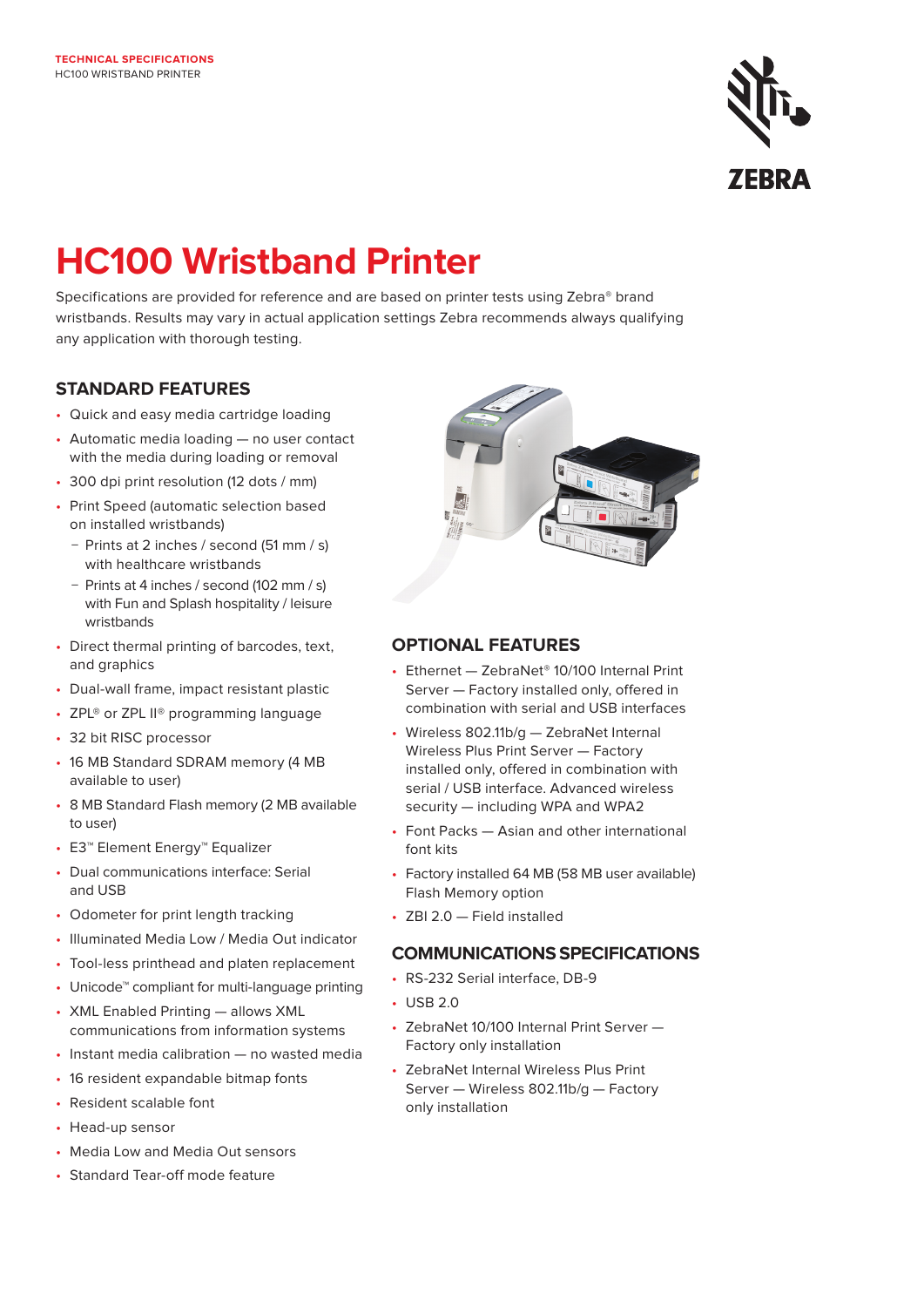# **ZEBRALINK SOLUTIONS**

#### **Software**

**ZebraDesigner™ Pro** — An intuitive, easy-touse software program for creating complex wristband and label designs, purchased separately (option)

**ZebraDesigner** — Offers basic features for simple wrist band and label design (standard)

**ZebraDesigner for XML** — A design tool for designing and distributing wristband templates for later recalling and printing via XML data streams

**ZebraNet Bridge Enterprise** — Centrally manage Zebra printers from a single PC screen anywhere on your global network (option)

**ZebraNet Utilities v7.0** — Provides enhanced printing, conversion, and administration capabilities; message management and more (standard)

**ZebraDesigner Driver** — Zebra driver compliant with Windows 2000 / 2003 / ME / NT / XP / Vista / Windows 7 and Windows 8 (downloadable from [www.zebra.com](https://www.zebra.com/us/en/products/software/barcode-printers/link-os/zebradesigner-xml.html))

**ZBI 2.0** — Powerful programming language that lets printers run standalone applications, connect to peripherals, and much more (option)

**ZBI-Developer** — Programming utility makes it dramatically easier for programmers to create and test complex ZBI 2.0 programs and distribute them to the printer (standard with ZBI 2.0)

#### **Networking Options**

**Ethernet** — ZebraNet 10/100 Internal Print Server — Factory installed only, offered in combination with serial / USB interface

**Wireless 802.11b/g** — ZebraNet Internal Wireless Plus Print Server — Factory installed only, offered in combination with serial / USB interface. Advanced wireless security including WPA and WPA2

## **Firmware**

**ZPL II** - Universal language for Zebra printers. Simplifies wrist band and label formatting and enables format compatibility with existing systems that run Zebra printers.

**Web View** — Connect and control Zebra barcode printers via the printer's Web interface using a common Web browser.

**Alert** — Printers equipped with ZebraNet print servers will notify you via any email-enabled, wired, or wireless device to minimize downtime.

## **Z-BAND WRISTBAND CARTRIDGE SPECIFICATIONS**

Healthcare wristbands feature silver antimicrobial coating, which test results show effectively protects the wristband against S. aureus, P. aeruginosa, E. coli, and MRSA

#### **Wristband Options**

|                         |              | Length            |                      |
|-------------------------|--------------|-------------------|----------------------|
| <b>Style</b>            | <b>Size</b>  | inches            | mm                   |
| <b>Z-Band Direct</b>    | Adult        | $1 \times 11$     | $25.4 \times 279.4$  |
| <b>Z-Band Direct</b>    | Child        | $1 \times 7$      | $25.4 \times 177.8$  |
| <b>Z-Band Direct</b>    | Infant       | $1 \times 6$      | $25.4 \times 152.4$  |
| <b>Z-Band QuickClip</b> | <b>Adult</b> | $1 \times 1.1875$ | $30.16 \times 279.4$ |
| <b>Z-Band QuickClip</b> | Child        | $1 \times 7$      | $25.4 \times 177.8$  |
| <b>Z-Band Splash</b>    | 1 size only  | $1 \times 10$     | $25.4 \times 254$    |
| <b>Z-Band Fun</b>       | 1 size only  | $1 \times 10$     | $25.4 \times 254$    |

#### **Healthcare**

- Z-Band Direct have adhesive closure.
- Wristbands available in White, Red, Blue, Yellow, Green, Orange, Pink and Purple.
- Z-Band QuickClip haves clip closure.
- Clips available in White, Red, Blue, Yellow, Green, Pink and Purple.

#### **Hospitality / Leisure**

- Z-Band Fun and Splash have adhesive closure.
- Wristbands available in Red, Blue, Yellow, Green, Orange, Pink and Purple.
- Z-Band Splash has waterproof adhesive closure.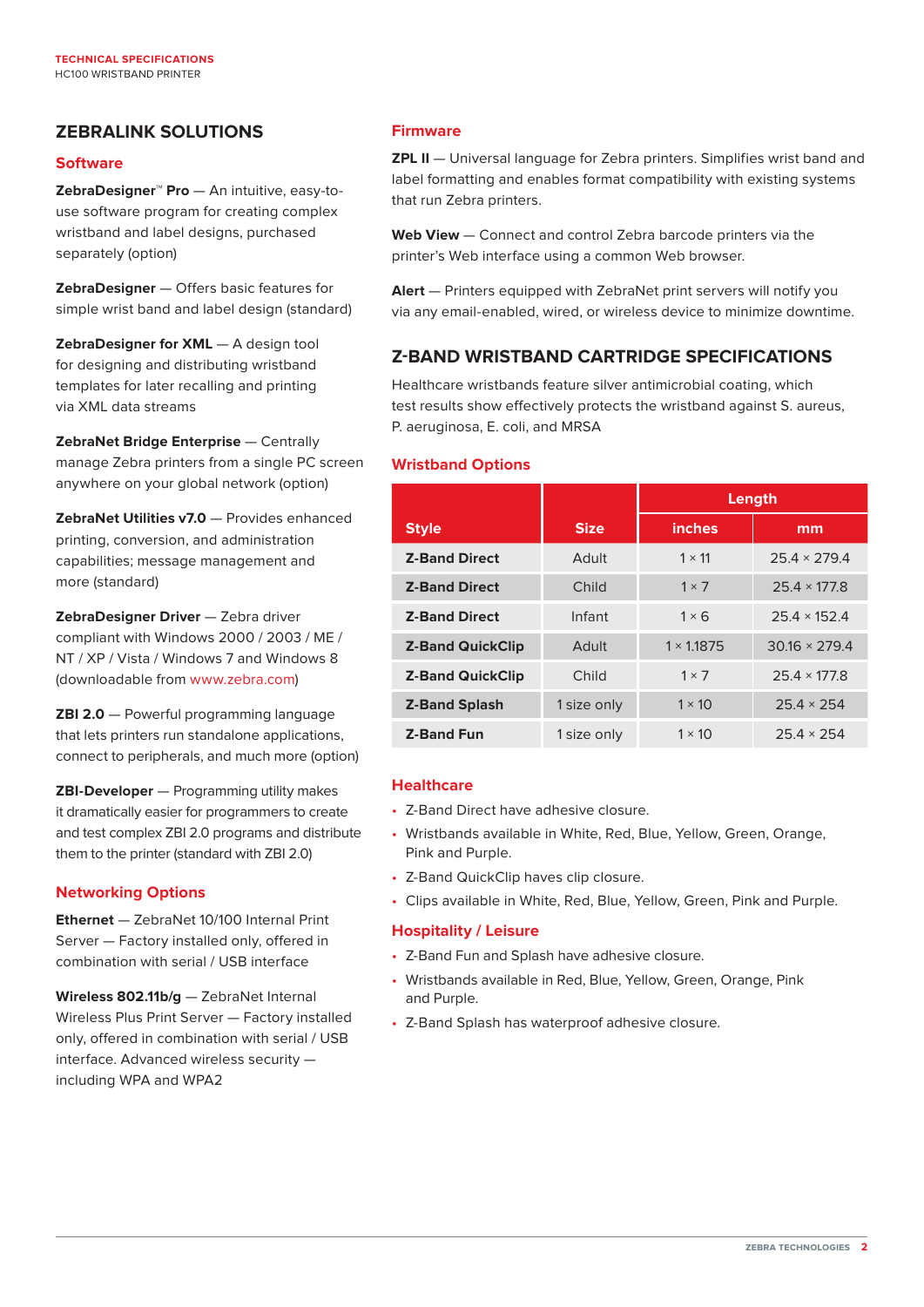# **CALIBRATION PROCEDURE**

The HC100™ is equipped with an automatic calibration feature that requires no media motion thus wasting no wristbands.

## **PRINTING SPECIFICATIONS**

- Resolution: 300 dots / inch (dpi) (12 dots / mm)
- Dot size (W x L): 0.0033" x 0.0039" (0.084mm x 0.099mm)
- Minimum print length: 3" (76 mm )
- 3 wristband widths: 0.75", 1.00", and 1.1875" (19.05, 25.4, and 30.16 mm)
- Barcode modulus "X" dimension: 300 dpi = 3.33 mil to 32.67 mil

# **PHYSICAL SPECIFICATIONS**

| <b>Attribute</b>    | <b>HC100</b>     |  |  |
|---------------------|------------------|--|--|
| Height <sup>*</sup> | 7.0" (178 mm)    |  |  |
| Width               | $5.0$ " (127 mm) |  |  |
| Depth               | 9.5" (242 mm)    |  |  |
| Weight              | 3.1 lbs (1.4 kg) |  |  |

\* Requires 6 in. (153mm) above printer to load cartridge

# **ZPL PROGRAMMING LANGUAGE (ZPL/ZPL II)**

- Communicates in printable ASCII characters
- Compatible with mainframe, mini, and PC hosts
- Downloadable objects include graphics and bitmap fonts, wristband templates and formats
- Automatic memory allocation for format while printing
- Automatic serialization of fields
- Format inversion (white on black)
- Mirror-image printing
- Four position field rotation (0º, 90º, 180º, 270º)
- Programmable wristband quantities with print, pause
- Status messages to host upon request

# **FONT MATRICES: 300 DPI (12 DOTS / MM) PRINTHEADS**

| <b>Font</b>  | <b>Matrix</b><br>(in dots)<br>$(H \times W)$ | Type <sup>+</sup> | <b>Minimum Character</b><br>Size $(H \times W)$ | <b>Max</b><br><b>CPI</b> |
|--------------|----------------------------------------------|-------------------|-------------------------------------------------|--------------------------|
| A            | $9 \times 5$                                 | $U-L-D$           | $0.035" \times 0.020"$                          | 50.5                     |
| в            | $11 \times 7$                                | U                 | $0.043" \times 0.030"$                          | 33.7                     |
| C, D         | $18 \times 10$                               | $U-L-D$           | $0.070" \times 0.040"$                          | 25.3                     |
| Е            | $41 \times 20$                               | OCR-B             | $0.160" \times 0.086"$                          | 11.7                     |
| F            | $26 \times 13$                               | $U-L-D$           | $0.101" \times 0.053"$                          | 18.9                     |
| G            | $60 \times 40$                               | $U-L-D$           | $0.234" \times 0.158"$                          | 6.3                      |
| н            | $30 \times 19$                               | OCR-A             | $0.177" \times 0.092"$                          | 10.8                     |
| <b>GS</b>    | $24 \times 24$                               | <b>SYMBOL</b>     | $0.094" \times 0.086"$                          | 11.7                     |
| P            | $20 \times 18$                               | $U-L-D$           | $0.078" \times 0.059"$                          | N/A                      |
| Q            | $28 \times 24$                               | $U-L-D$           | $0.109" \times 0.079"$                          | N/A                      |
| R            | $35 \times 31$                               | $U-L-D$           | $0.137" \times 0.102"$                          | N/A                      |
| S            | $40 \times 35$                               | $U-L-D$           | $0.156" \times 0.116"$                          | N/A                      |
| т            | $48 \times 42$                               | $U-L-D$           | $0.187" \times 0.139"$                          | N/A                      |
| U            | $59 \times 53$                               | $U-L-D$           | $0.230" \times 0.175"$                          | N/A                      |
| $\mathsf{V}$ | $80 \times 71$                               | $U-L-D$           | $0.312 \times 0.234$ "                          | N/A                      |
| Ø            | $15 \times 12$                               | $U-L-D$           | Scalable (Smooth) Font                          |                          |

 $\pm U$  = Uppercase L = Lowercase D = Descenders

- Character Fonts: Standard bitmapped Zebra fonts: A, B, C, D, E (OCR-B), F, G, H, (OCR-A), GS, P, Q, R, S, T, U, V and Ø Smooth font (CG Triumvirate™ Bold Condensed).
- Supports user defined fonts and graphics including custom logos
- Bitmap fonts are expandable up to 10 times, height and width independent. Fonts E and H (OCR-B and OCR-A), however, are not considered in spec when expanded.
- Smooth scalable font Ø (CG Triumvirate<sup>™</sup> Bold Condensed) is expandable dot-by-dot, height and width independent, while maintaining edges to a maximum 1500 x 1500 dots.

# **ZPL BARCODE SYMBOLOGIES**

- Barcode Ratios: 2:1 (non-rotated) and 3:1
- Linear Barcodes: Code 11, Code 39, Code 93, Code 128, UPC-A, UPC-E, EAN-8, EAN-13, EAN-14, UPC-A and UPC-E with EAN 2 or 5 digit extensions, Plessey, POSTNET, Standard 2 of 5, Industrial 2 of 5, Interleaved 2 of 5, LOGMARS, MSI, Codabar, and GS1 DataBar™ (formerly RSS)
- 2D Barcodes: PDF417, MicroPDF-417, Code 49, Maxicode, Codablock, Data Matrix, QR code, and Aztec